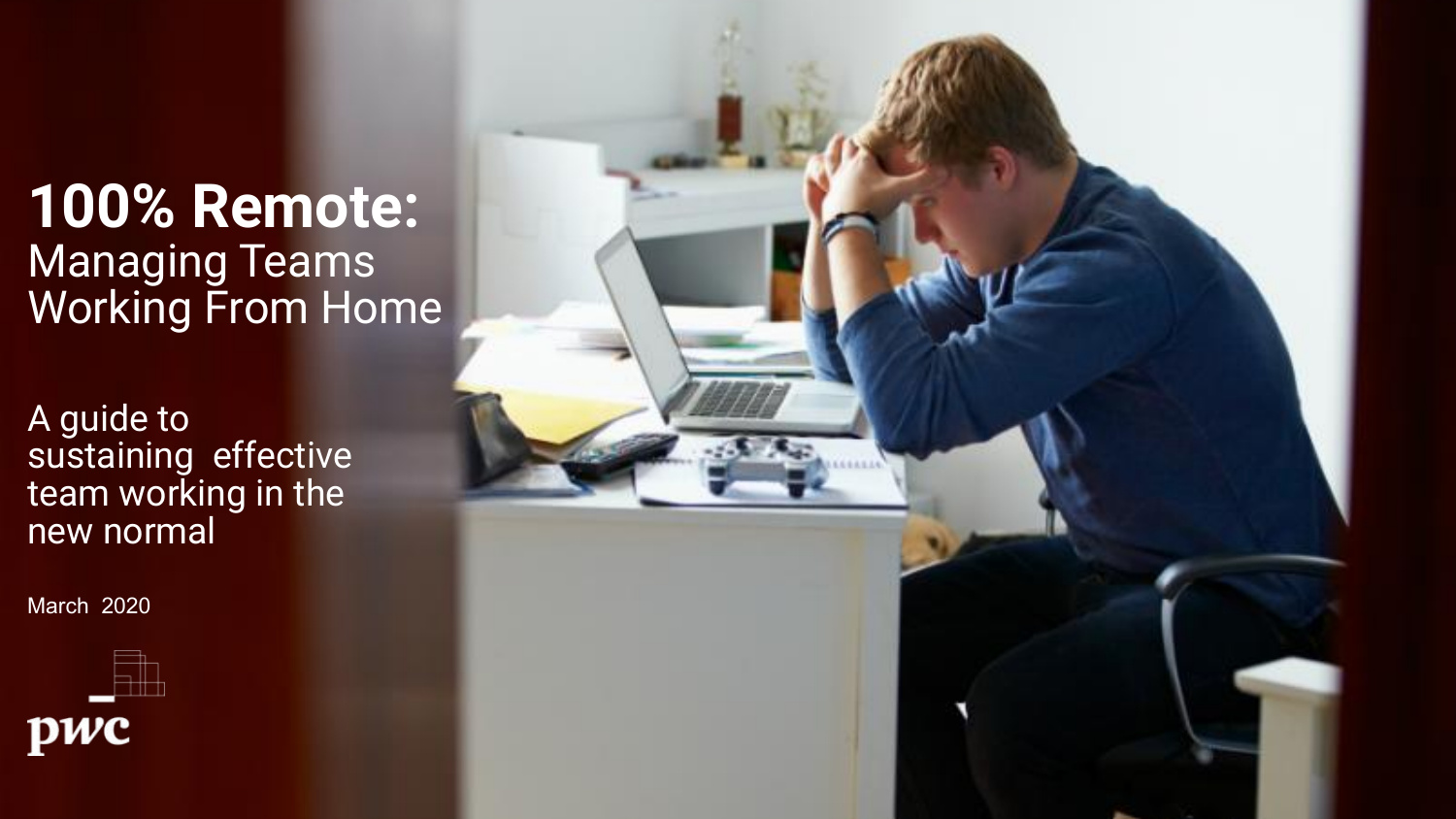### **Our new context** | **Teams working 100% remote**

### **The rapid and largely unplanned for mass transition to remote working will create huge challenges for us in the remainder of 2020.**

#### **This will likely be the greatest test of our resilience and ability as managers of people in our lifetime.**

We need a proactive response to address inevitable issues with engagement and well being. Alongside this we need to focus our attention on the significant drop in productivity that has been created by this shift almost overnight.

Within our control to address this are three key areas for action:

- **1. Management Behaviours supporting virtual working:** We need to set a new standard in behaviour. We need to Model the Way to give purpose and structure to our work every day and every week.
- **2. Remote Working Practices:** In addition, our management practices and routines that have often been neglected in an office setting must now come to the fore. A key part of this is how we manage demand and capacity.
- **3. Enabling Tools:** Lastly, selecting the tools that will best enable us to be effective in this new environment will be important both leveraging what's available and selecting additional tools where needed.

Successful managers and teams will effect a conscious transition to remote working focused on the above areas.

#### **Everyone is experiencing this same challenge**

This short form guide outlines the most important issues we need to confront as managers and suggests a few points for each of us to action now. We are seeing clients do some great things in response and we have captured these. This is a toolkit, rather than a sales document, based on what we think will work. We hope you find it useful.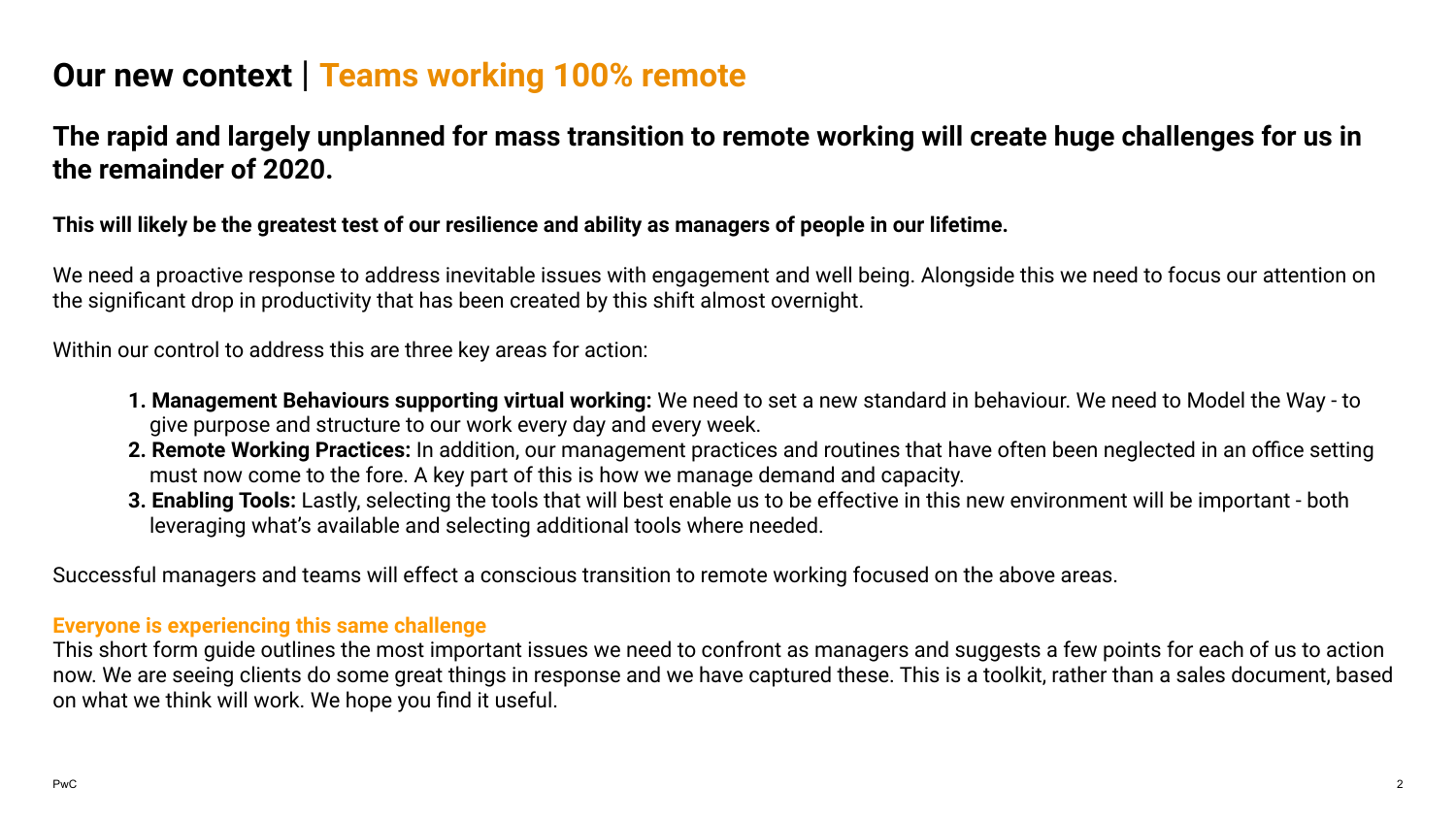### **100% remote working** | **Managers can have impact addressing Team Working challenges**

Teams are rapidly shifting to a new way of working – 100% remote. Focusing on addressing effective remote Team Working represents the single biggest area of potential impact for managers.

**100% remote - 3 key challenges today and in the coming months:**



**Where managers can have greatest impact in the short to mid term**



### **3. PHYSICAL & TECH CONSTRAINTS**

- Absence of technical collaboration solutions
- Hardware issues
- Bandwidth
- Server capacity
- Application reliability
- Lack of face-to-face contact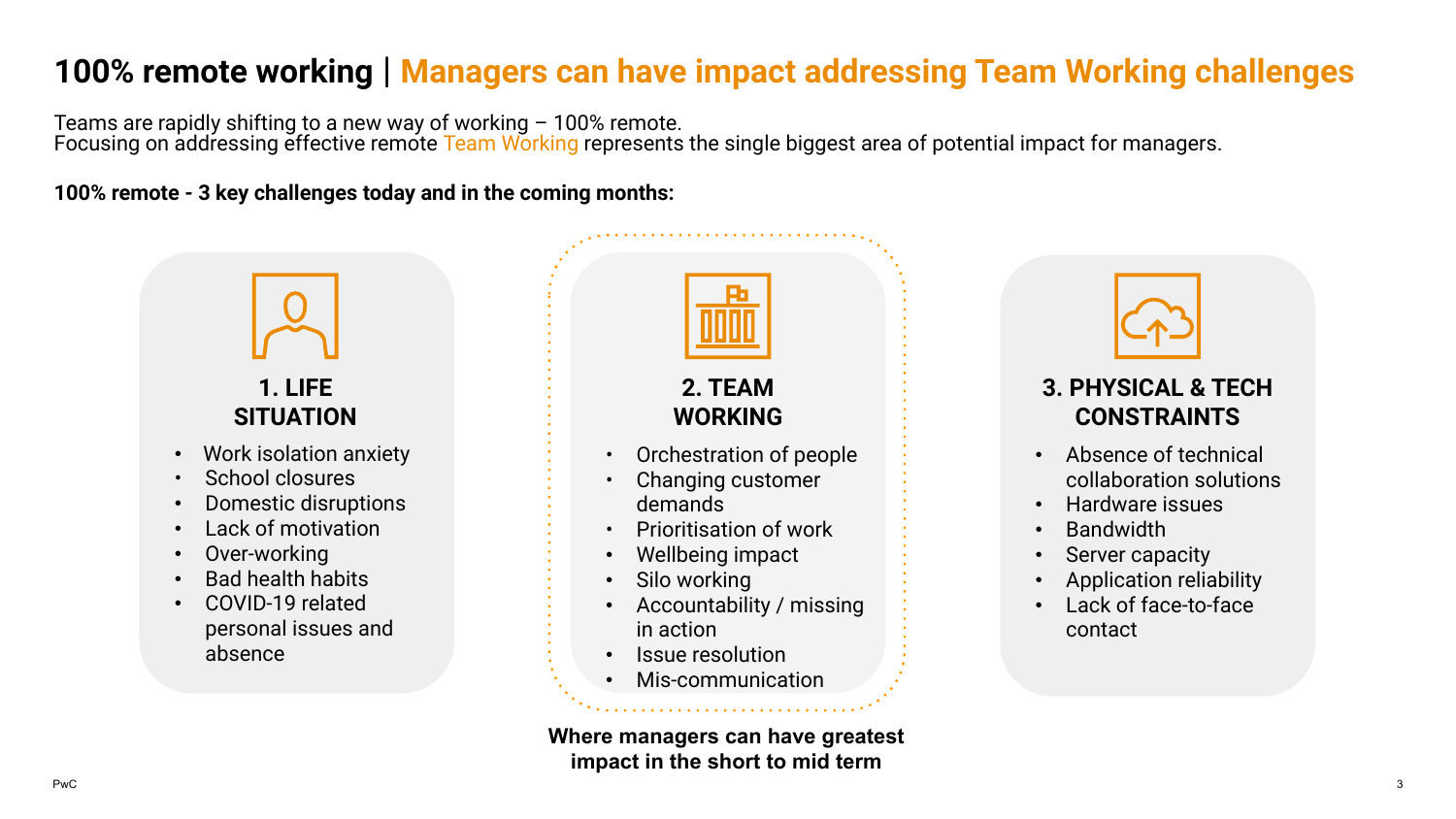## **The journey teams will go on** | **A conscious transition will aid engagement and productivity**

The realistic goal should be to keep teams emotionally engaged and to get within 10-15% of office based productivity. Without a proactive approach, non-productive teams will work longer hours to catch up creating wellbeing issues which will further impact morale.

**Expected team engagement and productivity journey -** Engagement will be strongly linked to productivity

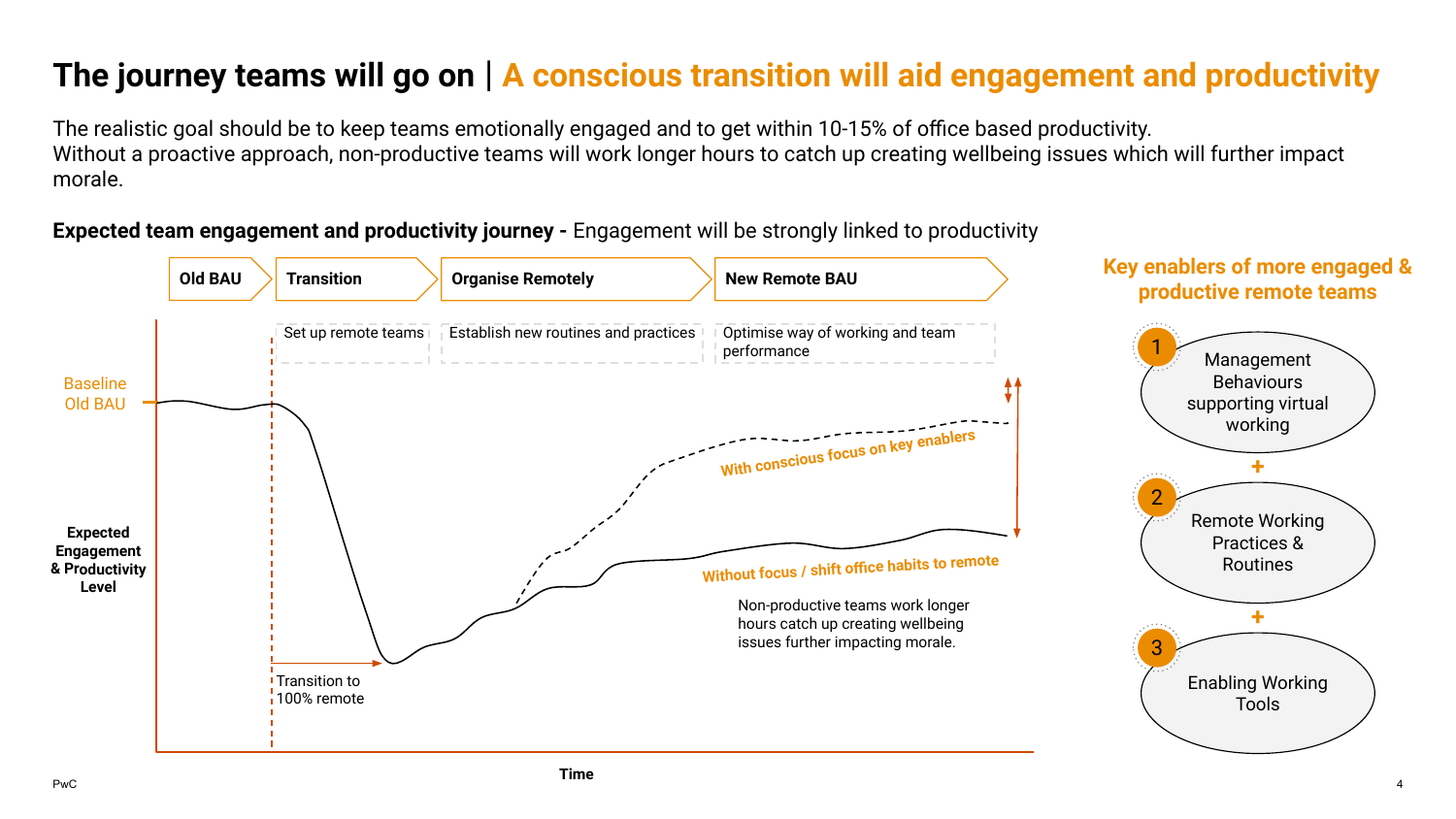#### | **Management behaviours supporting virtual working** 1

Organisations with strong management behaviours that consciously transition to the new way of working will keep teams engaged and productive through hard times ahead.

> **FOCUS ON SOLUTIONS, SOLVE PROBLEMS**

Positively focus on structured problem solving to resolve issues and setting standards driving the one best way of working for the team

**Key Management behaviours to enable virtual working:**





**MODEL THE WAY WITH A HUMAN TOUCH**

Show visible leadership in remote working and connecting with teams. Empathise with personal circumstances

#### **CREATE A SHARED GOAL, AGREE NEW EXPECTATIONS**

Encourage personal accountability by co-creating goals and expectations in the team each week and each month





**ENABLE OTHERS TO ACT VIRTUALLY**

Delegate appropriately within teams, provide visibility of all work happening and empower team members to take accountability

**PRAISE OFTEN & CELEBRATE SUCCESS**

Re-enforce good behaviours of the virtual team. Recognise performance in new ways that matters for the team

### **5 actions to take now:**

- **1. Model the way by showing compassion and being transparent in every interaction from today.** This will build trust. No one has all the answers.
- **2. Set & keep 3 personal standards for working remotely.** Talk about these commitments e.g. single task - be present in meetings. Consciously eliminate office bad habits e.g. too many people at meetings, overuse of email etc
- **3. Meet with your leadership or team** to talk about expectations for working in the new way. Give the team confidence in taking on responsibility**.** Tell the team they are empowered.
- 4. **Create an expectation of a focus on individual / team well being.**  Encourage team members to establish daily routines that are built into calendars.
- PwC Second The Concentrate Tight Concentrate Tight Concentrate Tight Concentrate Tight Concentrate Tight Concentrate Tight **5. Praise frequently and thank people for their efforts at least once every day.** Ask teams how they would like to celebrate hitting targets or deadlines.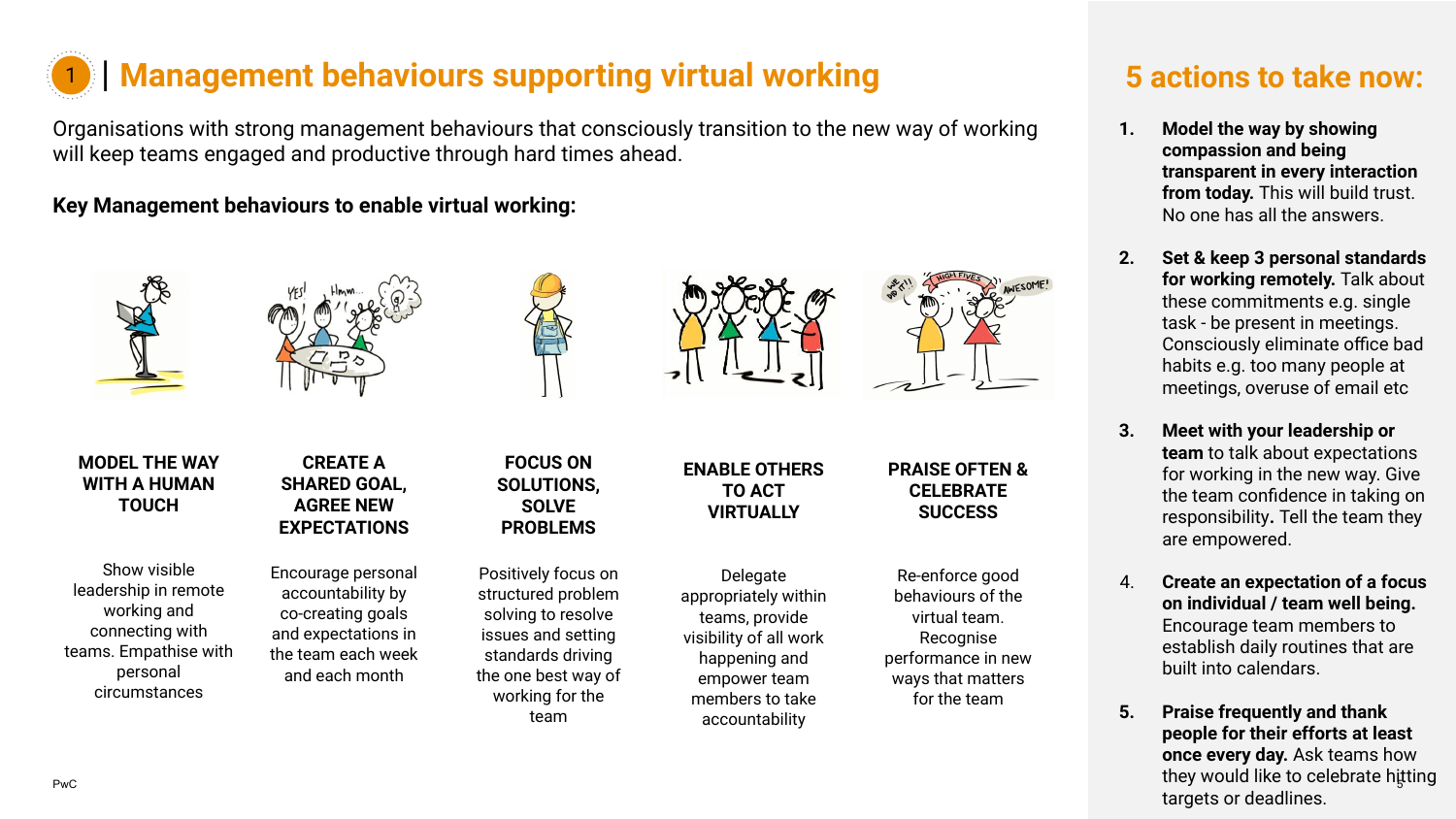# **2 Remote working practices & routines** 5 actions to take now:

The inflection point in the journey will come when teams are organising themselves for remote working. Orchestrating demand and supply, and adhering to Operational Excellence good practices in a work from home environment will give teams the best chance of maintaining engagement and productivity.



- **1. Plan your own day to take control.**  Start with setting out your imperatives and those for the teams. Avoid logging on to email first thing and reacting to what is happening!
- **2. Ensure you have daily touchpoints with your team.** Make each day start with human connections focusing on mood before you move onto more task.
- **3. Establish a clear working pattern for the team each week / month.**  Ensure that rocks in diaries are at times less likely to be disrupted.
- **4. Allocate work with clear time expectations and give purpose to every task.** This will ensure that the team are operating in a focused way with an understanding that what they are doing is important.
- **5. Maintain your role as a coach.**  Ensure that there is clear separation between task and performance discussions with team members. Personal growth is still important.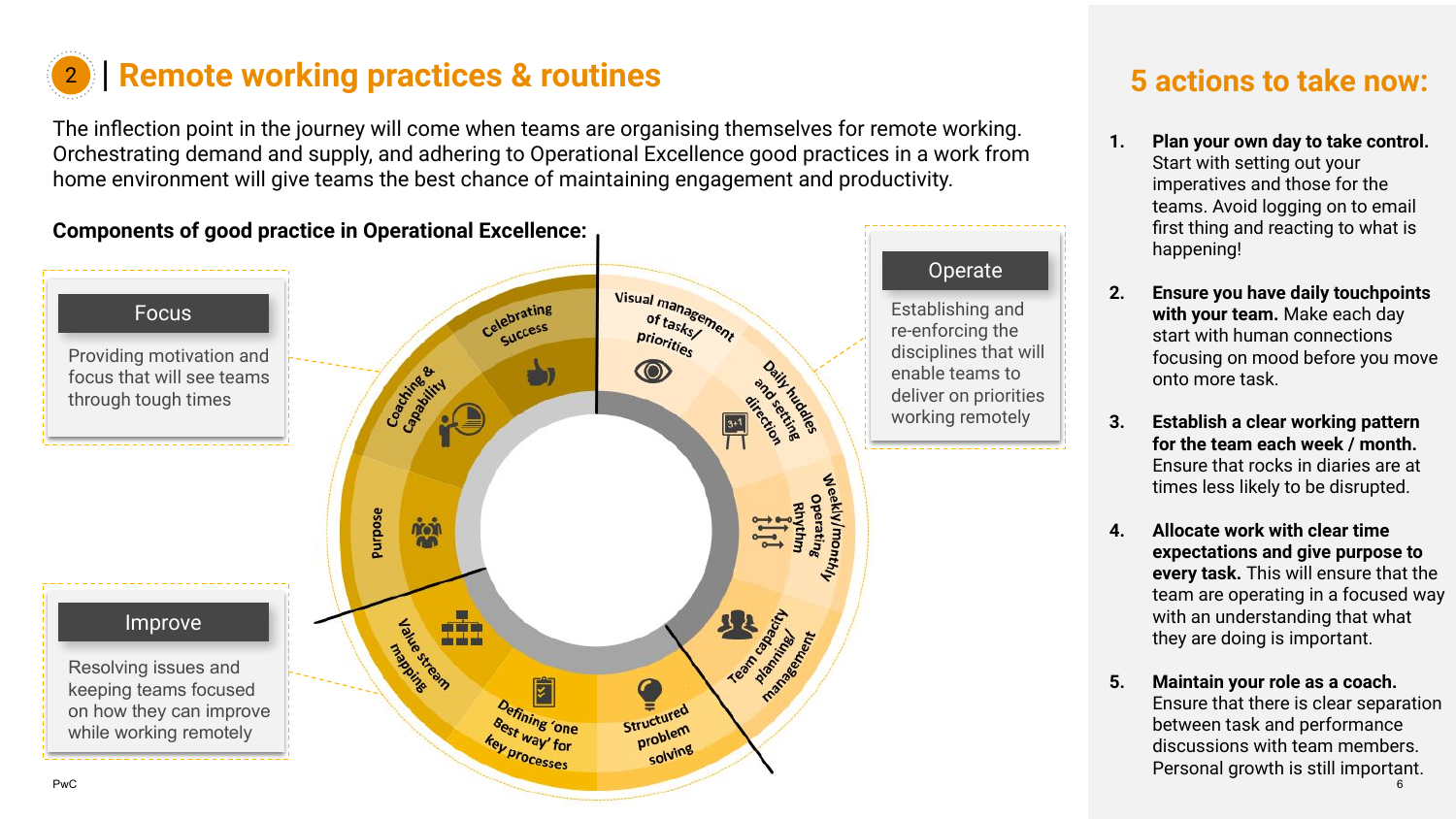# **8 | Enabling working tools**

Every team should be looking at maximising the usage of internal tools (e.g. conferencing, shared drives), free to use where possible (e.g. Google suite) and paid for tools.

#### **Example free to use and paid for tools:**





**Perform Plus**

Digital tool that enables cross team priorities, marrying our award winning Perform coaching programme with smart technology and data we're creating highly connected, highly engaged remote workers.

Google

#### **Clockify**

Stopwatch App to capture how long you are spending on specific tasks that you can labels, descriptions and activity details. Ideal for helping to analyse and structure your day.

### **Clockify**

#### **Data Mapping & Visualisation Tools**

Use of tools that increase both speed-to-insight and the level of insight, as well as visualise findings in a more dynamic way, especially between virtual workers.

> alteryx  $\frac{1}{4+4}$  + a b | e a u<sup>-</sup> an Power BI

#### **Weekdone\*\***

App to enable your team members to enter progress, plans and problems, which are compiled into an email. Ideal for collating remote team information



#### **Learning Lab**

Aligns individuals around a single, best practice source of training material - whilst maintaining the flexibility to respond to learners as individuals. It acts as a personalised tutor, providing targeted questioning to best meet individual needs..



### **5 actions to take now:**

- **1. Identify the outcomes you want to achieve** and agree a terms of reference for each team connection. As part of this identify the tools at your disposal that could help you achieve these outcomes in-house and free to use.
- 2. **Brainstorm with the team what tools are available** internally and free to use. Identify what other tools may work for your teams that are paid for. Transition and Organise are the times to define what is needed.
- **3. Use video for face-to-face interaction where possible.** Co create some rules with your team on how to make video calls effective such as dialling in 5 minutes before meetings start and going on mute when not contributing.
- **4. Build tools into your routines and working practices.** Create a team 'Week in the Life' routine schedule that blocks out time for connecting that fits around personal commitments and working routines.
- 7 **5. Establish incentives in recognition of strong adoption of tools** and create tool champions who can train others.

\*\*The majority of goal setting, team performance or self-improvement apps have a free trial period before paying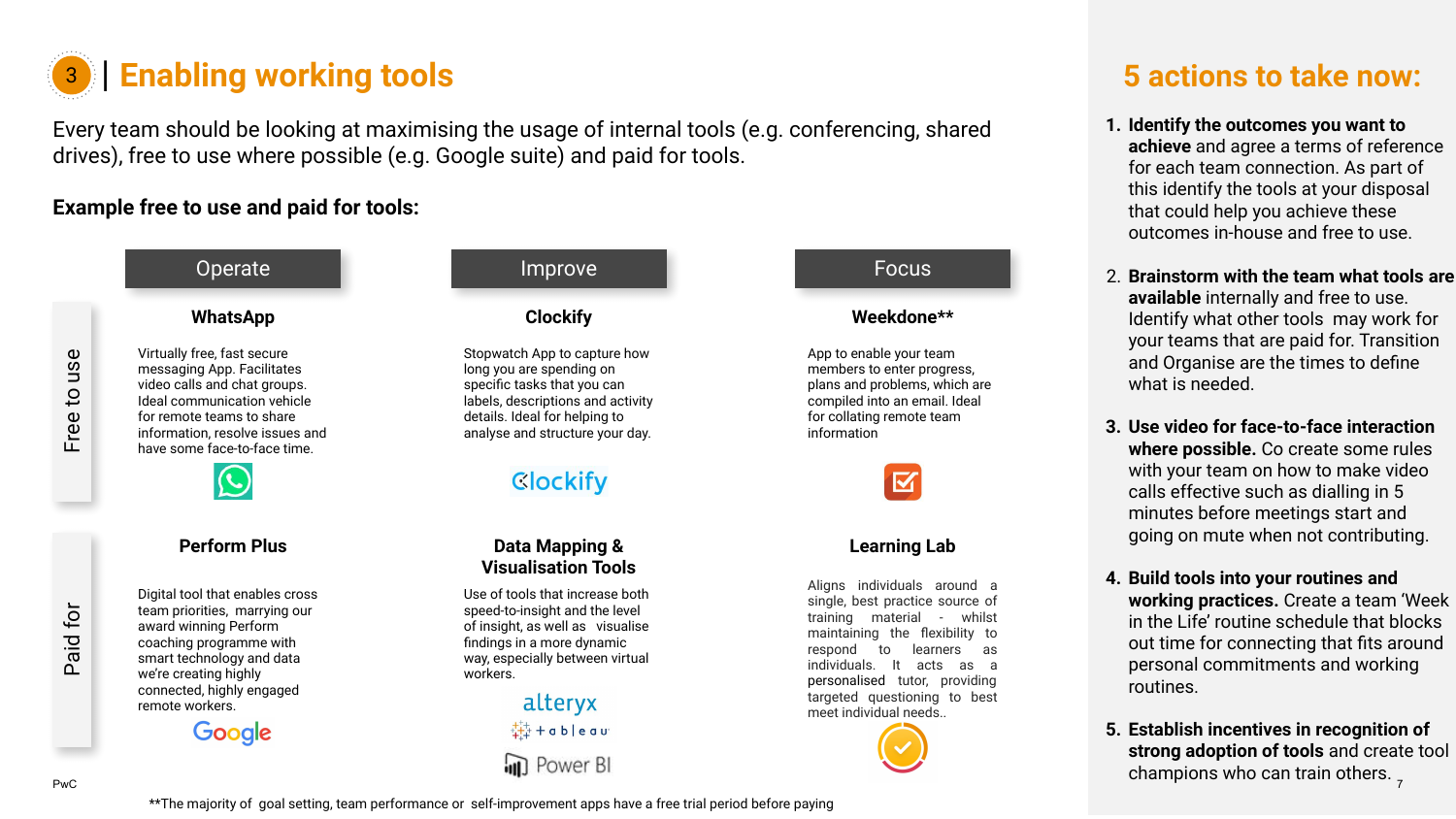### **100% Remote in Practice** | **What Financial Service companies and PwC are doing today**

The majority of teams have started to take initial steps on the shift to remote working. Considering how they can work as effectively as possible and, importantly, how they can ensure their teams remain engaged and productive, whilst still having a bit of fun that helps with wellbeing

#### **Here are some examples of actions being taken:**



#### **Management Behaviours supporting virtual working**

- Setting up blocks of time in diaries for ad hoc queries from staff / 1:1 time using space in diaries from commuting and cancelled commitments.
- Leading issue resolution in discussion with the right people remotely and stopping email chains.
- Strong commitments to performance discussions / end of year reviews.
- Revealing more of themselves to the team and being inquisitive about home life.



### **Remote Working Practices & Routines**

- Prioritisation of existing and new tasks with clear allocation of work to team members.
- Extending daily stand ups to all teams check how teams are feeling, enable operational priorities, understand capacity, identify issues for resolution.
- Taking good practice from the office remote e.g. establishing virtual team problem solving sessions



#### 2 **Enabling Working Tools**

- Teams have set up WhatsApp groups to make communications easier as well as facilitating informal conversations.
- 1-2 minute video blogs instead of emails to communicate key actions or knowledge sharing to combat email fatigue.
- Teams have committed to use Google Hangouts or Skype to make video calls rather than phone calls, to maintain fact-to-face contact.

#### **Keeping it light to help with well being...**

- Teams using Google Jam Board to share pictures of themselves, their pets, something from their homes.
- Team step challenge or team to team challenge to ensure everyone stays active.
- Slots in the diary for coffee and chat or virtual team drinks at the end of the week.
- Theme for teams for the week - book, film, cocktail of the week to keep a common point of focus.
- Sharing 5 minute 'MyStory' from team member each week to foster connections
- Games and competitions e.g. through the keyhole, weekly team quiz.